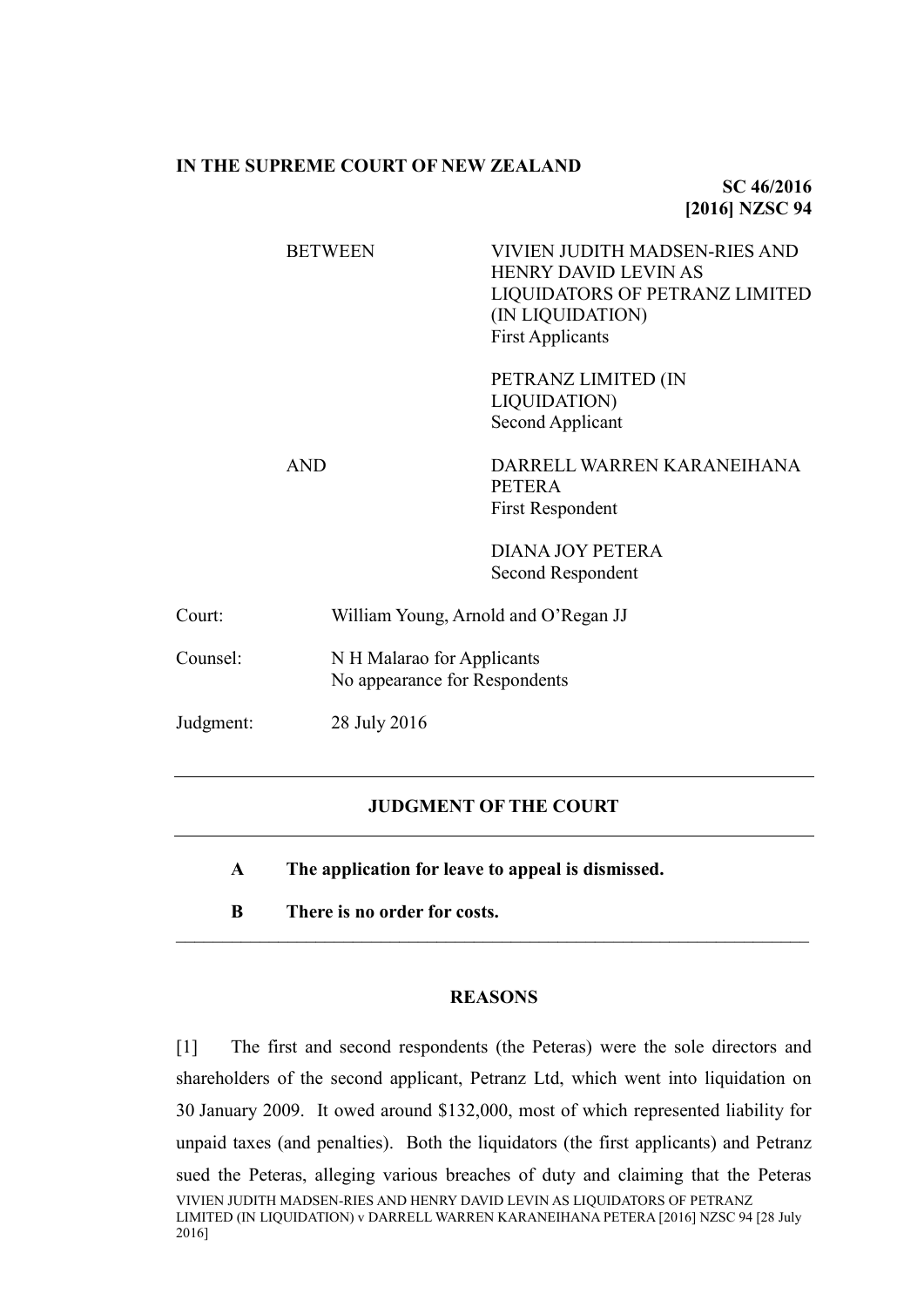<span id="page-1-0"></span>were liable to repay Petranz their shareholder current accounts and certain remuneration they had received as directors. Lang J held that the Peteras owed around \$140,000 on their current accounts<sup>1</sup> and, in addition, ordered them to pay \$64,000 arising from breaches of their duties to the company<sup>2</sup> and \$20,000 for failing to keep adequate accounting records.<sup>3</sup> The Judge declined the company's application for repayment of directors' remuneration. The Judge found that although the Peteras had not complied with s 161 of the Companies Act 1993 in paying the directors' remuneration, they had established in terms of s 161(5) that the payments were fair to the company at the time they were made.<sup>4</sup> In making the fairness assessment under s 161, the Judge accepted that regard should be had to the company's actual and contingent creditors at the time.<sup>5</sup>

<span id="page-1-1"></span>[2] Petranz appealed against Lang J's decision in respect of directors' remuneration. Having considered the structure of the Companies Act, the Court of Appeal concluded that that the concept of "fairness" in the Act, and in s 161 in particular, did not require consideration of the interests of creditors.<sup>6</sup> Rather, it required consideration of the potentially competing interests of a company and its directors, of a company and its shareholders, and of shareholders themselves.<sup>7</sup> Nevertheless, directors may be liable "to contribute to an insolvent company's assets to reflect losses attributable to the payment of director remuneration and, in turn, a company's failure to meet its obligations to its creditors".<sup>8</sup> The Court upheld Lang J's finding that the remuneration was fair to the company at the time it was made.<sup>9</sup>

[3] Petranz now seeks leave to appeal against the Court of Appeal's decision. The primary ground of appeal is that the Court of Appeal interpreted the phrase "fair to the company" in s 161(5) incorrectly, in particular by not taking the company's

 $\mathbf{1}$ <sup>1</sup> *Madsen-Ries v Petera* [2015] NZHC 538 [*Madsen-Ries* (HC)] at [46].

 $\frac{2}{3}$  At [105].

 $\frac{3}{4}$  At [108].

 $^{4}$  At [49]–[51].

 $\frac{5}{6}$  At [49].

<sup>6</sup> *Madsen-Ries v Petera* [2016] NZCA 103 (Winkelmann, Courtney and Clifford JJ) [*Madsen-*Ries (CA)] at [17] and [38].

 $^7$  At [38].

At [17]. See also [34]–[39].

At [49].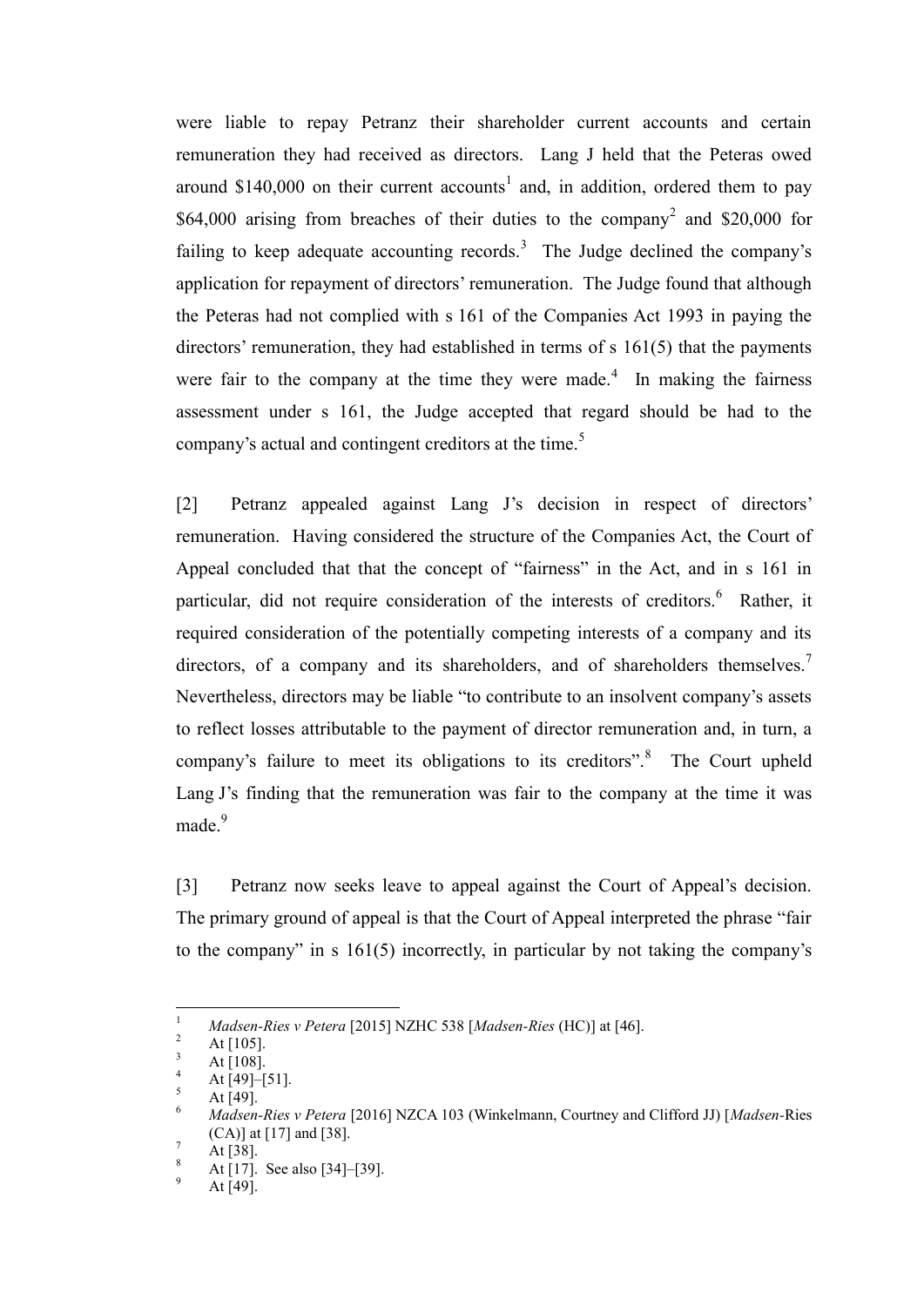worsening insolvency at the time the payments were made into account in the "fairness" analysis.

[4] We accept that the interpretation of the phrase "fair to the company" in s 161 raises an arguable issue of general or public importance. That does not mean that the Court must grant leave to appeal, however.<sup>10</sup> We are not satisfied that it is necessary in the interests of justice that we hear this appeal, for two reasons.

[5] First, Lang J accepted that the interests of creditors were relevant to the s 161 fairness analysis.<sup>11</sup> He nevertheless found that the Peteras had proved that the payments were fair to the company,  $12$  an assessment upheld by the Court of Appeal.<sup>13</sup> So if Petranz were to succeed on the legal argument, it would not simply be a matter of quashing the decision of the Court of Appeal and reinstating the decision of the High Court. Rather, the Court would be required to undertake its own assessment of whether the payments were fair to the company in the particular circumstances of this case. The Court would not normally give leave in respect of issues of that type as they are matters of application rather than principle.

[6] Second, the Court of Appeal noted that although the company's debt on insolvency was around \$132,000, the amount sought by the liquidators from the Peteras totalled just under  $$600,000$ .<sup>14</sup> These included the liquidators' costs, which up to trial were approximately \$280,000, with further costs incurred since then in relation to the hearings in the Courts below. Given the level of the company's indebtedness and the amounts awarded by Lang J, there is clearly an issue of proportionality.

[7] We also note that it is unlikely that any further award against the Peteras would have any practical significance given their apparent financial situation. The Peteras appeared for themselves in the High Court but entered no appearance in the Court of Appeal. They have advised that they are not in a position to participate in the leave application or any subsequent appeal because they cannot afford a lawyer

 $10<sup>10</sup>$ <sup>10</sup> See, for example, *LFDB v SM* [2014] NZSC 197 at [20]–[21].

<sup>&</sup>lt;sup>11</sup> *Madsen-Ries* (HC), above n [1,](#page-1-0) at [49].

 $12$  At [51].

<sup>&</sup>lt;sup>13</sup> *Madsen-Ries* (CA), above n [6,](#page-1-1) at [48].

At  $[8]$ .